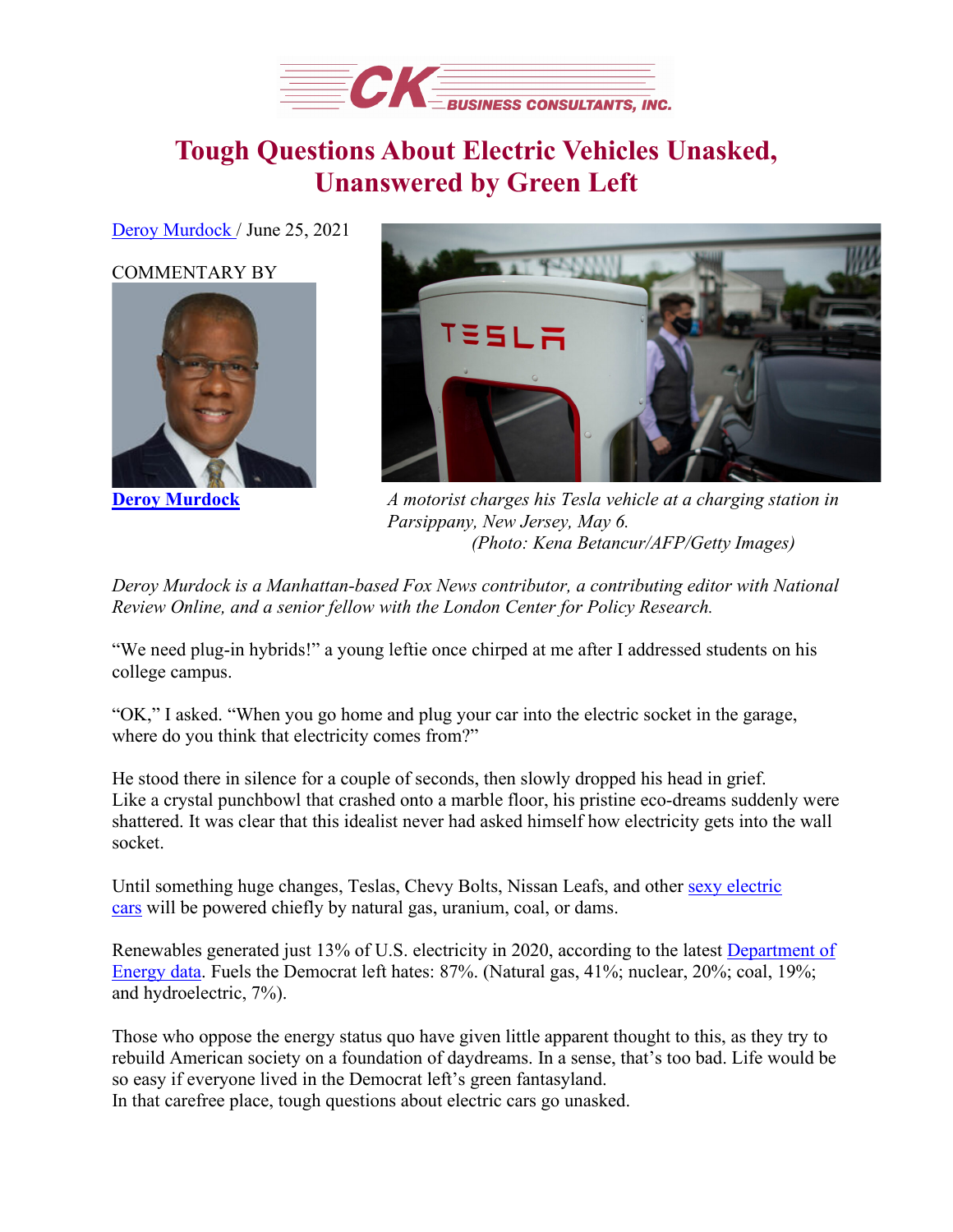Here's another one:

How would life look for electric car drivers trying to escape hurricanes?

Imagine that Hurricane Dave is churning through the Caribbean. The furious Category 3 storm is barreling toward Miami and forecast to roar northward and wreak havoc on America's state of paradise. Some models show Dave trashing Florida's Atlantic beach cities. Others envision 120 mph winds ravaging the Gulf Coast.

The safest bet is to flee Miami, speed as far away as possible, and perhaps make a sharp left into the Florida Panhandle and toward Alabama.

The 347-mile drive from Miami to Jacksonville exceeds today's [median range](https://insideevs.com/news/464449/median-range-evs-2020-exceeded-250-miles/) for e-cars, whose batteries die after 259 miles.

Imagine tens of thousands or even hundreds of thousands of Miami-area e-drivers pulling over on the side of Interstate 95 near Daytona Beach to replenish their batteries. Most would find charging stations shambolically oversubscribed.

Those lucky enough to be able to plug in would have to sit still while powering their batteries, devouring [two or more hours](https://www.nerdwallet.com/article/loans/auto-loans/how-long-does-it-take-to-charge-an-electric-car) for many models.

Meanwhile, Dave spins his deadly pirouette with mounting menace, growing closer by the minute—and angrier, too. While these e-cars sip voltage, Dave has grown into a 140-mph Category 4 tempest.

Of course, all of this raises another question: Where will e-car manufacturers acquire the scarce resources needed to build these vehicles and their batteries in the first place?

The inconvenient truth is that reserves of [rare-earth elements—](https://investingnews.com/daily/resource-investing/critical-metals-investing/rare-earth-investing/rare-earth-reserves-country/)such as [neodymium and](https://www.prnewswire.com/news-releases/idtechex-explains-how-electric-vehicles-are-eliminating-rare-earths-301158962.html)  [dysprosium—](https://www.prnewswire.com/news-releases/idtechex-explains-how-electric-vehicles-are-eliminating-rare-earths-301158962.html)are limited in the U.S. (which would require mining, which the Democrat left hates), but [abundant in China](https://www.leadingthecharge.org.nz/do_we_have_enough_rare_earth_metals_for_evs) (which hates America).

And even if the finite supplies of these materials keep pace with soaring demand, this country would need to erect a slew of power plants to propel all of these electric vehicles—plus homes, offices, factories, and everything beyond e-cars.

Will the Democrat left and its Green comrades step aside and let entrepreneurs build solar farms, wind farms, and geothermal facilities, or will they practice their usual policy of "BANANA"; that is, "Build Absolutely Nothing, Anytime Nor Anywhere"?

Green groups have filed litigation to stop green projects. [Enviro-wackos battled a solar power](https://www.sandiegoreader.com/news/2015/mar/19/ticker-boulevard-environmentalists-against-solar/)  [plant](https://www.sandiegoreader.com/news/2015/mar/19/ticker-boulevard-environmentalists-against-solar/) east of San Diego. They complained about "industrial-scale energy development" and power lines atop 150-foot-tall poles that would deliver sun-driven electricity to local consumers. Perhaps the crazy Greens thought that the megawatts would arrive via WiFi. Or maybe they planned to say, "Alexa, please transmit a dozen MW to La Jolla."